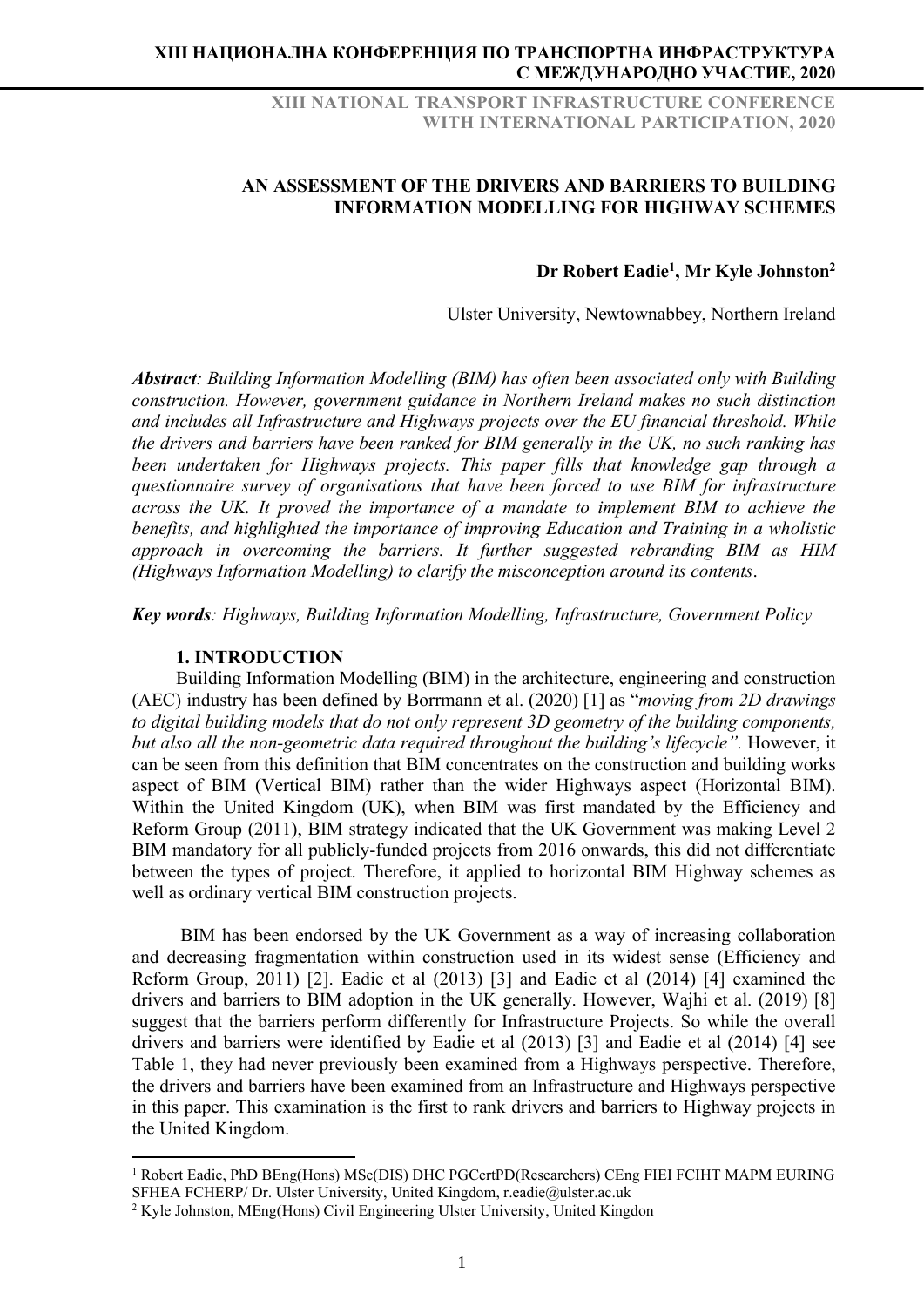## XIII NATIONAL TRANSPORT INFRASTRUCTURE CONFERENCE WITH INTERNATIONAL PARTICIPATION, 2020

Some further drivers and barriers were identified in literature after the Eadie et al (2013) [3] and Eadie et al (2014) [4] studies and some were combined. On the driver side, Sanchez et al, (2016) [5], combined two drivers, Improve Communication to Operatives and construction sequencing, under the more commonly used term *Visualisation* which was used in this study. Barnes and Davies (2015) [6] added Whole Life Costing Benefits to the Whole Life Innovation in Eadie et al (2013) [3] and these elements were combined in this study. Noor, (2018) [7] identified Automation of Schedules, NBS (2018) [8] identified Pre-fabrication benefits and Asset Management Benefits. These were combined under the Innovation Process & Fabrication driver identified by Eadie et al (2013) [3]. NBS (2018) [8] further identified nontechnical people benefits which was added as a separate driver. As clash detection needs additional software for Level 2 it was only ranked for Level 3. In relation to the barriers, NBS (2018) [8] identified three addition barriers, namely: Lack of Client Demand/Suitability, Long Learning curves / Implementation time and the perception that Only Large companies use BIM, this latter one was combined with the Eadie et al. (2014) [4] barrier Lack of Supply chain Buy-in. Wordnik (2019) [15] combines the two Eadie et al. (2014) [4] barriers Scale of Culture Change Required and Lack of Flexibility into Impact on Workplace Culture, which was used in this study. Table 1 provides a full list of the Drivers and Barriers to BIM.

|                  | <b>Drivers for BIM Adoption</b>                                                              |                                            |  |  |  |  |  |  |  |
|------------------|----------------------------------------------------------------------------------------------|--------------------------------------------|--|--|--|--|--|--|--|
| $\mathbf{1}$     | <b>Clash Detection</b>                                                                       | Eadie et al. (2013)                        |  |  |  |  |  |  |  |
| $\overline{c}$   | Visualisation - Improve Communication to                                                     |                                            |  |  |  |  |  |  |  |
|                  | Operatives and construction sequencing                                                       | Eadie et al. (2013), Sanchez et al, (2016) |  |  |  |  |  |  |  |
| 3                | <b>Government Pressure</b>                                                                   | Eadie et al. (2013)                        |  |  |  |  |  |  |  |
| $\overline{4}$   | Competitive Pressure or Ambition                                                             | Eadie et al. (2013)                        |  |  |  |  |  |  |  |
| 5                | Cost Savings through Reduced Re-work                                                         | Eadie et al. (2013)                        |  |  |  |  |  |  |  |
| 6                | Whole Life Costing Benefits                                                                  | Eadie et al (2013), Barnes & Davies (2015) |  |  |  |  |  |  |  |
| $\overline{7}$   | Time Savings / Reduction                                                                     | Eadie et al. (2013)                        |  |  |  |  |  |  |  |
| $\overline{8}$   | Cost Savings / Value to Client                                                               | Eadie et al. (2013)                        |  |  |  |  |  |  |  |
| $\overline{9}$   | <b>Client Pressure</b>                                                                       | Eadie et al. (2013)                        |  |  |  |  |  |  |  |
| 10               | Health and Safety improvements                                                               | Eadie et al. (2013)                        |  |  |  |  |  |  |  |
| 11               | Innovation Process & Fabrication including                                                   | Eadie et al. (2013), Noor, (2018), NBS     |  |  |  |  |  |  |  |
|                  | Automation of Schedules / Prefabrication & Asset                                             | (2018)                                     |  |  |  |  |  |  |  |
|                  | Management benefits                                                                          |                                            |  |  |  |  |  |  |  |
| 12               | Construction Quality Enhancements / Improve                                                  | Eadie et al. (2013)                        |  |  |  |  |  |  |  |
|                  | <b>Built Output Quality</b>                                                                  |                                            |  |  |  |  |  |  |  |
| 13               | People Benefits                                                                              | NBS (2018)                                 |  |  |  |  |  |  |  |
|                  | <b>Barriers to BIM Adoption</b>                                                              |                                            |  |  |  |  |  |  |  |
| 1                | Cost of Software / Technology / Training                                                     | Eadie et al. (2014)                        |  |  |  |  |  |  |  |
| $\overline{c}$   | Staff Resistance to change / Lack of Senior                                                  | Eadie et al. (2014)                        |  |  |  |  |  |  |  |
|                  | Management Support                                                                           |                                            |  |  |  |  |  |  |  |
| 3                | Lack of Skilled Staff / ICT Literacy of Staff/Lack                                           | Eadie et al. (2014)                        |  |  |  |  |  |  |  |
|                  | of Technical Expertise                                                                       |                                            |  |  |  |  |  |  |  |
| $\overline{4}$   | Legal Uncertainties / Issues                                                                 | Eadie et al. (2014)                        |  |  |  |  |  |  |  |
| $\overline{5}$   | Lack of Client Demand                                                                        | NBS (2018)                                 |  |  |  |  |  |  |  |
| 6                | Impact on Sociotechnical Culture / Scale of<br>Culture Change Required / Lack of Flexibility | Eadie et al. (2014), Wordnik (2019)        |  |  |  |  |  |  |  |
| $\boldsymbol{7}$ | Software Interoperability Issues                                                             | Eadie et al. (2014)                        |  |  |  |  |  |  |  |
| $\,8\,$          | Doubts about ROI/Lack of Vision of Benefits                                                  | Eadie et al. (2014)                        |  |  |  |  |  |  |  |
| $\mathbf{9}$     | Other Competing Initiatives                                                                  | Eadie et al. (2014)                        |  |  |  |  |  |  |  |
| 10               | Long Learning curves / Implementation time                                                   | NBS (2018)                                 |  |  |  |  |  |  |  |
| 11               | Only Large companies use BIM / Lack of Supply                                                | Eadie et al. (2014), NBS (2018)            |  |  |  |  |  |  |  |
|                  | Chain Buy-in                                                                                 |                                            |  |  |  |  |  |  |  |
| 12               | Suitability for current Projects                                                             | NBS (2018)                                 |  |  |  |  |  |  |  |

Table 1: Drivers and Barriers for Building Information Modelling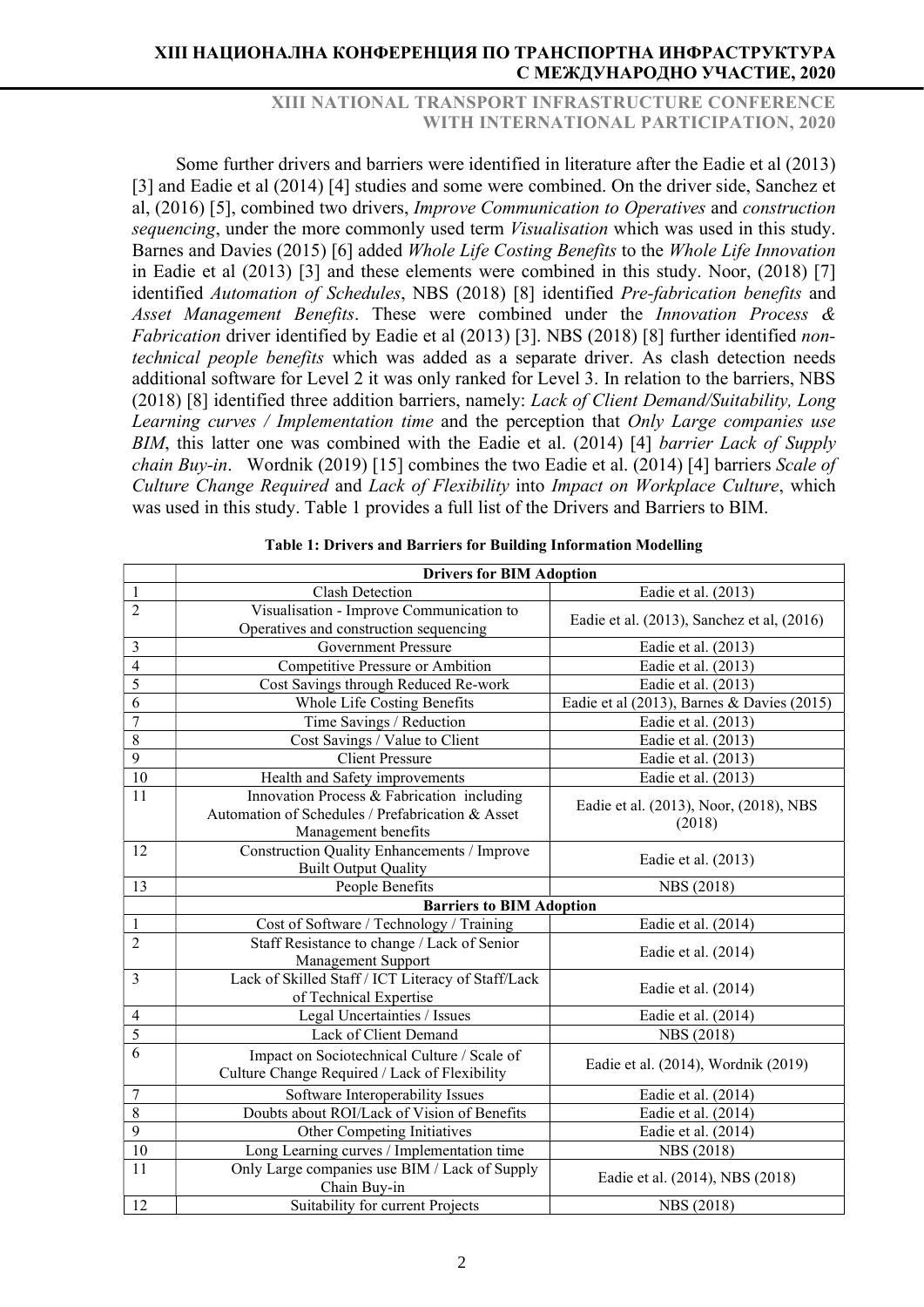XIII NATIONAL TRANSPORT INFRASTRUCTURE CONFERENCE WITH INTERNATIONAL PARTICIPATION, 2020

The Efficiency and Reform Group (2011) [2], BIM strategy for the UK made Level 2 BIM mandatory for all publicly funded projects from 2016. Level 2 is defined as a "Managed 3D environment held in separate discipline "BIM" tools with attached data. Level 3 has been split into 3A: Enabling improvements in the Level 2 model, 3B: Enabling new technologies and systems.,3C: Enabling the development of new business models. and 3D: Capitalising on world leadership, by the Digital Built Britain Document (Gov.uk, 2017) [9] and is a process due to be enforced in the market in mid-2020s. This continuing process is a strategy to further collaboration and reduce fragmentation in the construction industry identified in Government reports (Wolstenholme et al, 2009 [10]; Egan, 1998 [11]; Latham, 1994[12]). The drivers and barriers identified were previously used to inform the group commenting on the production of the Procurement Guidance Note 03/15 for Northern Ireland (NI) subsequently amended in 2019 (Department of Finance, 2019) [13]. This sets out the requirements for BIM for public sector projects in NI. Without knowing the importance of what is driving BIM forward and what is holding it back it is not possible to fully understand the dynamics behind the implementation. This paper seeks to do this for Level 2 and Level 3 highway projects for the first time.

#### 2. METHOD

Data collection was carried out using LimeSurvey™. This is a software package with connection to a MYSQL database for data collection from the on-line questionnaires. The sample population for the study was 32 organisations who have been selected for highway consultancy frameworks within their retrospective regions (Northern Ireland, England, Scotland and Wales). The questionnaire targeted two samples from each company: a graduate highway engineer and management equivalent. As previously mentioned, these organisations are required to deliver BIM on these projects as they are above the EU procurement threshold. As they are required to implement BIM under the terms of the contract, they are ideal candidates for the research.

The total number of companies initially approached via telephone was the total population of 32 where the telephone operator was asked whether a graduate highway engineer and senior equivalent could participate within the research study (64 total population). Out of the 32 companies, one company was ruled out from the offset as they had no offices within the framework region. From the remaining 31 companies contacted, 15 companies refused to allow contact to an engineer or advised that a general enquiry email was filled out so that it could be completed outside company time.

From the 15 companies who refused contact, their employees were approached via LinkedIn – a social networking website for industry professionals. This brought the sample size to 46, following 6 company refusals and a further 10 questionnaires could not be distributed as no suitable candidate was found or willing to take part in research. This meant that 72% of the total population was surveyed – deemed very good for research by Rubin and Babbie (2009) [14].

In total, 46 online questionnaires invitations were sent out, with 41 full responses and three partial responses which were subsequently discarded. This achieved a response rate of 89%. For a sample size of 46, Isaac and Michael, (1981) recommend a sample size of 40. Therefore, this study achieved the recommended sample size required to validate this study. Four responses had implemented BIM to Level 0 or 1, 27 responses had implemented Level 2 and 10 responses had implemented Level 3 BIM.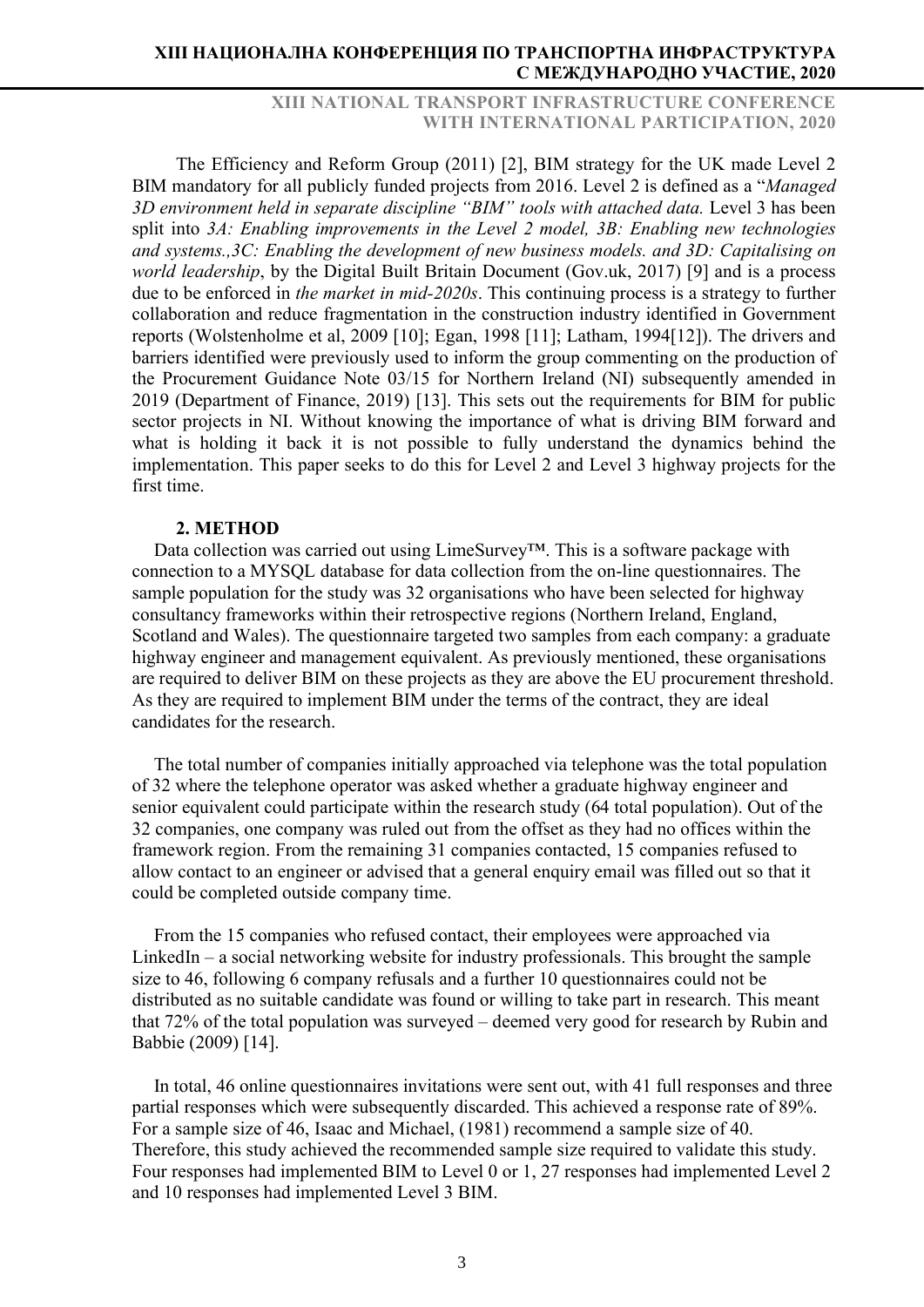## XIII NATIONAL TRANSPORT INFRASTRUCTURE CONFERENCE WITH INTERNATIONAL PARTICIPATION, 2020

In order to produce a further article beyond the scope of this paper a similar method to that of Eadie et al (2013) [3] and Eadie et al (2014) [4] was adopted. This ranked the Highways BIM drivers and barriers using the Relative Importance Index (RII) method to determine the importance of the respondent's ranking on each of the factors. RII is defined by the formulae in equation (1) following:-

(1) Relative *Importance Index(RII)* = 
$$
\frac{\sum W}{A \times N}
$$
 (0 \le *index* \le 1)

Where:

 $W$  is the weighting given to each element by the respondents. This will be between 1 and 5, where 1 is the least significant impact and 5 is the most significant impact; A is the highest weight; and

 $N$  is the total number of respondents.

When the RII was determined there were some barriers which scored identically. In order to differentiate between the factors in terms of rank, consideration of the level of rank: the number of respondents scoring 4 or more, and those scoring 3 were noted.

A comparison was carried out between those who had implemented BIM practices to Level 3 and those who had only implemented as far as Level 2 was carried out using the Rank Agreement Factor (RAF).

RAF is defined by the following formulae in equation (2) below:-

(2) 
$$
RAF = \frac{1}{N} \left[ \sum_{i=1}^{N} |R_{i,1} - R_{i,2}| \right]
$$

The maximum RAF ( $RAF_{\text{max}}$ ) is calculated as shown in equation (3) below:

(3) 
$$
RAF \max = \frac{1}{N} \left[ \sum_{i=1}^{N} |R_{i,1} - R_{i,2}| \right]
$$
  
Where;

(4)

 $R_{i,l}$  is the rank of item i in group 1,  $R_{i,2}$  is the rank of item *i* in group 2,  $N$  is total number of items, which is the same for each group,  $R_{i,2}$  is the rank of item *j* in group 2, and;  $j = N - i + 1$ .

Percentage Disagreement (PD) between the two groups is the ratio RAF to  $RAF_{\text{max}}$ , and it can be determined using the equation shown in equation (4) below:

$$
PD = \frac{RAF}{RAFmax} \times 100
$$

The Percentage Agreement between the rank orders obtained from the two groups can then be calculated as shown in equation 5 below:

(5)  $PA = 100 - PD$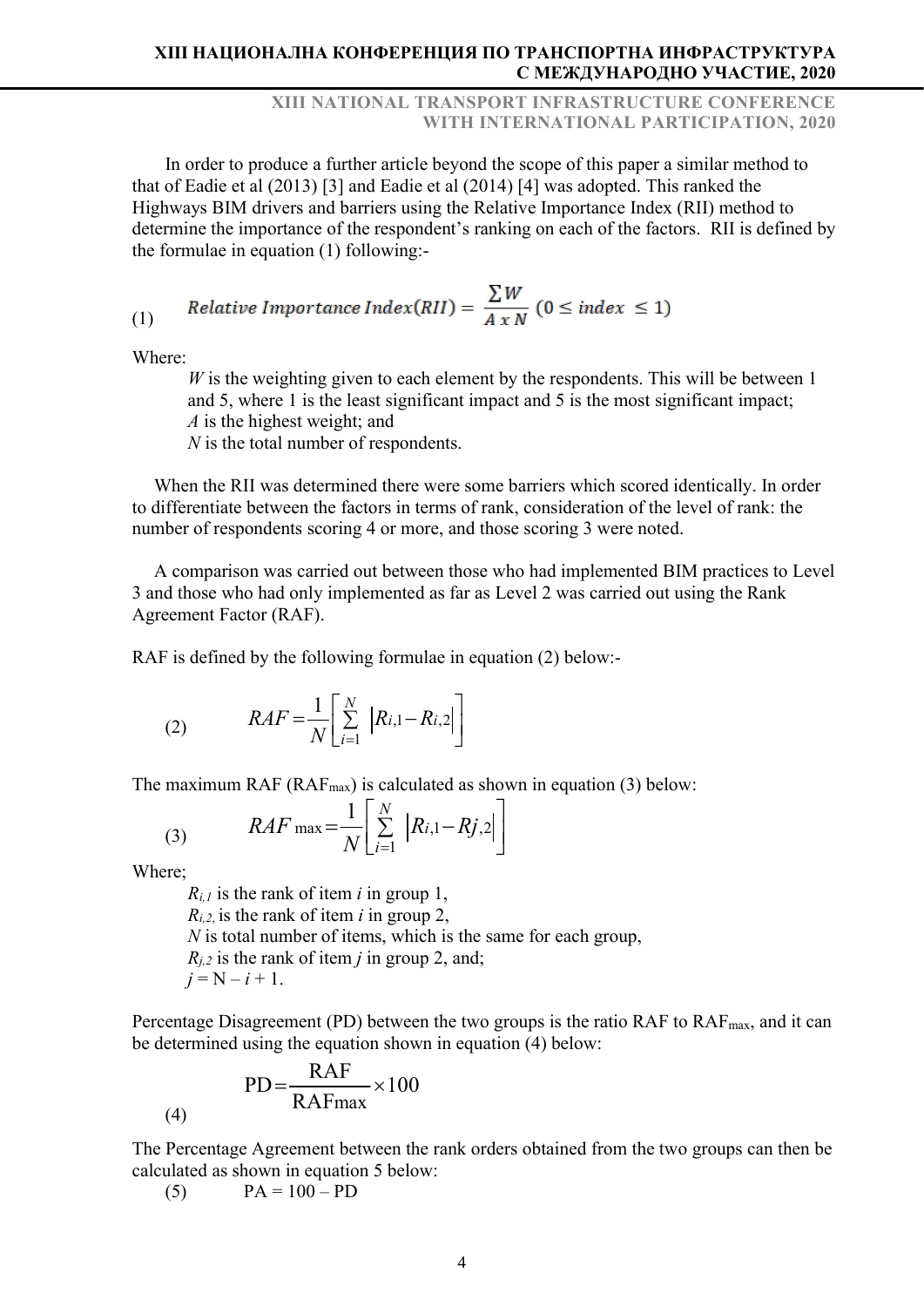A higher PD value shows that the agreement between the two groups is weaker. A PD value of zero indicates a complete agreement. To provide further elucidation the barriers were then plotted on a spider diagram.

# 3. FINDINGS 3.1 Ranked BIM Drivers Results

BIM Drivers results were indicated in Table 2. Where an exact number of responses scored 3 (N=3) and four or more (N  $\geq$  4) then the barrier was ranked equal. Rank for Level 2, Level 3 and Combined in Table 2 (Rank  $= RK$ ).

| Drivers                                                                                                     |       |                                                 | Level 2 BIM Users |       |                |       |     |    | Level 3 BIM Users |       |              | Combined |       |  |  |  |  |
|-------------------------------------------------------------------------------------------------------------|-------|-------------------------------------------------|-------------------|-------|----------------|-------|-----|----|-------------------|-------|--------------|----------|-------|--|--|--|--|
|                                                                                                             | Mean  | RII<br>Rk<br>$N=3$<br>Sum<br>Mean<br>N>4<br>N>4 |                   | Sum   | <b>RII</b>     | Rk    | RII | Rk |                   |       |              |          |       |  |  |  |  |
| <b>Clash Detection</b>                                                                                      |       |                                                 |                   |       |                | 4.40  | 2   | 8  | 44                | 0.880 | $2^{\wedge}$ | 0.880    | 2     |  |  |  |  |
| Visualisation                                                                                               | 4.44  |                                                 | 120               | 0.889 |                | 4.50  |     |    | 45                | 0.900 |              | 0.892    |       |  |  |  |  |
| Competitive Pressure                                                                                        | 4.04  |                                                 | 109               | 0.807 | $\overline{c}$ | 4.40  | 2   | 8  | 44                | 0.880 | $2^{\wedge}$ | 0.827    | 3     |  |  |  |  |
| <b>Government Pressure</b>                                                                                  | 3.89  |                                                 | 105               | 0.778 | 3              | 3.50  |     | 6  | 35                | 0.700 | $8*$         | 0.757    | 5     |  |  |  |  |
| Health and Safety<br><b>Benefits</b>                                                                        | 3.85  |                                                 | 104               | 0.770 | 4              | 3.90  | 3   | 7  | 39                | 0.780 | 4#           | 0.773    | 4     |  |  |  |  |
| People Benefits                                                                                             | 3.78  |                                                 | 102               | 0.756 | 5              | 3.60  |     |    | 36                | 0.720 | 7            | 0.746    | 7     |  |  |  |  |
| Enhances<br><b>Construction Quality</b>                                                                     | 3.70  |                                                 | 100               | 0.741 | 6              | 3.90  | 2   | 7  | 39                | 0.780 | 5#           | 0.751    | 6     |  |  |  |  |
| <b>Client Pressure</b>                                                                                      | 3.67  |                                                 | 99                | 0.733 | 7              | 3.10  |     |    | 31                | 0.620 | 12           | 0.703    | 8     |  |  |  |  |
| Whole Life Costing                                                                                          | 3.48  | 16                                              | 94                | 0.696 | $8*$           | 3.30  |     |    | 33                | 0.660 | 11           | 0.686    | 11    |  |  |  |  |
| Time Savings                                                                                                | 3.48  | 14                                              | 94                | 0.696 | 9*             | 3.50  |     | 5  | 35                | 0.700 | $8*$         | 0.697    | $10*$ |  |  |  |  |
| <b>Cost Savings</b>                                                                                         | 3.41  |                                                 | 92                | 0.681 | 10             | 3.70  |     |    | 37                | 0.740 | 6            | 0.697    | 9*    |  |  |  |  |
| <b>Innovation Process</b><br>& Fabrication                                                                  | 3.19  |                                                 | 86                | 0.637 | 11             | 3.40  |     |    | 34                | 0.680 | 10           | 0.649    | 12    |  |  |  |  |
| Total                                                                                                       | 40.93 |                                                 |                   |       |                | 45.20 |     |    |                   |       |              |          |       |  |  |  |  |
| 3.721<br>Total Mean Score                                                                                   |       |                                                 |                   |       |                | 3.767 |     |    |                   |       |              |          |       |  |  |  |  |
| * = Ranked after $\geq$ 4 Analysis $\land$ = Joint ranking after = 3 Analysis # = Ranked after = 3 Analysis |       |                                                 |                   |       |                |       |     |    |                   |       |              |          |       |  |  |  |  |

Table 2: Ranked BIM Drivers within the Highways Industry

From the results in Table 2, overall the two user groups mean score indicates that the drivers to BIM are of equal importance: Level 2 BIM users (mean score 3.72) and Level 3 BIM users (mean score 3.77). The closer the Relative Importance Index (RII) Value gets to 1, the more important the driver. Clash Detection was indicated as a driver for those respondents who have only adopted BIM to Level 2 because it is a driver that is not associated with the UK Governments Level 2 Compliance and not managed within a federated model. (NBS, 2017 [17]).

 For Level 2 BIM Users the top 3 drivers are; Visualisation, Competitive Pressure and Government Pressure. For Level 3 BIM Users they are; Competitive Pressure, Visualisation and Clash Detection. This highlights the importance of the embedded clash detection. The importance of Government Pressure is seen in that the 2016 deadline ensured it was ranked  $3<sup>rd</sup>$ for Level 2 but the mid 2020's deadline for Level 3 means it is only in  $8<sup>th</sup>$  position. The least important three drivers for Level 2 are; Time Savings, Cost Savings and Innovation. Furthermore, those who are working to Level 3 BIM, the three least important drivers are; Innovation Process and fabrication; Whole Life Costing and Client Pressure. The importance of clients asking for Level 3 instead of Level 2 is highlighted in this ranking. Overall the top three most important drivers within the highways industry are; *Visualisation*, *Clash Detection*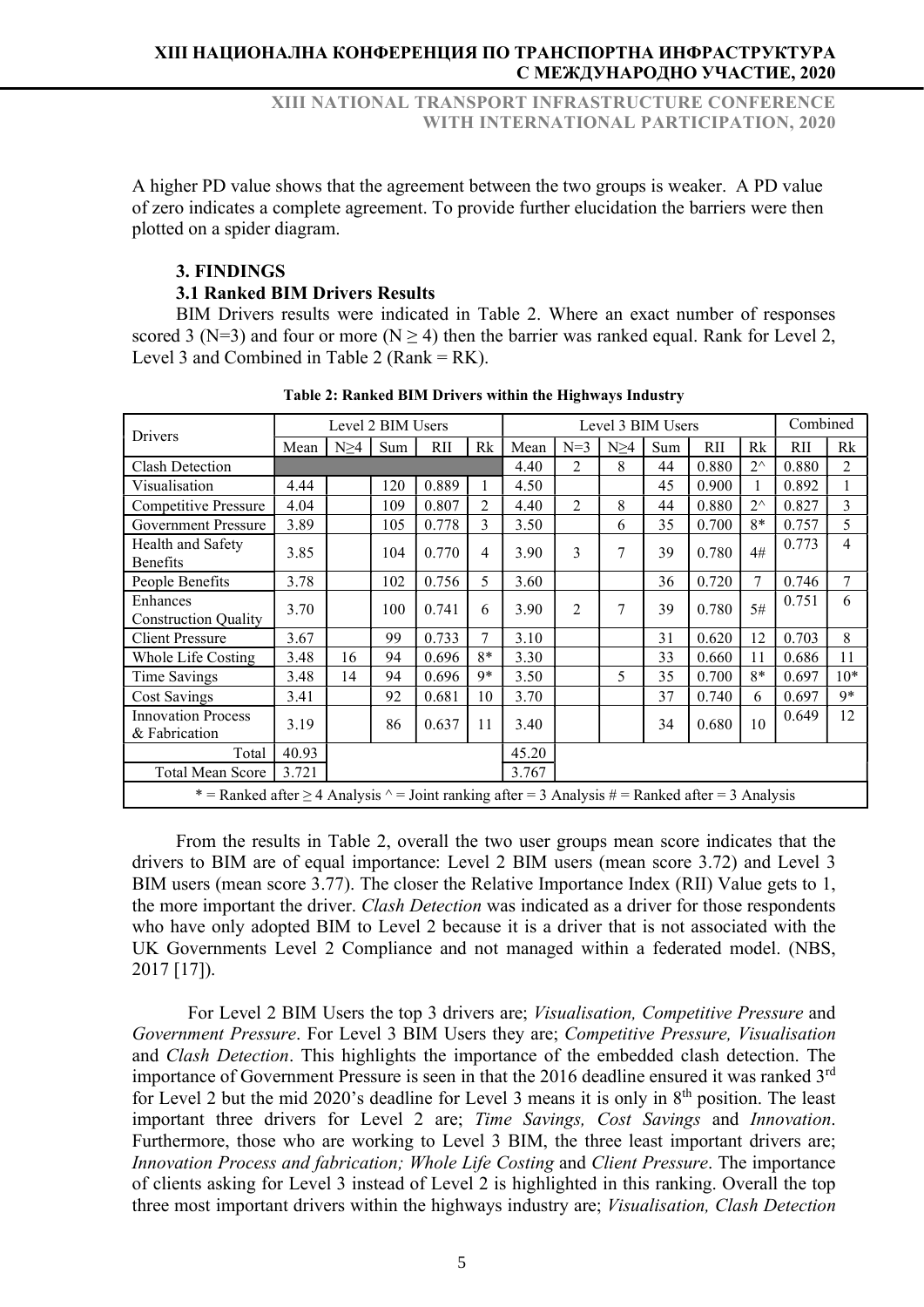XIII NATIONAL TRANSPORT INFRASTRUCTURE CONFERENCE WITH INTERNATIONAL PARTICIPATION, 2020

and Increased Competitiveness. The three least important drivers in terms of relative importance in the highways industry are Time Savings, Whole Life Costing and Innovation. The importance of each of the drivers are shown in Figure 1. Clash detection is not compared as it was not part of Level 2.



These results indicate that for any government document on the implementation of BIM within the highways industry should mention *Clash Detection* and *Visualisation*.

Table 3 shows that the RAF between Level 2 and Level 3 BIM Users on the drivers to BIM in the highways industry is 2 and a RAFmax of 5.09, PD is 39.396% and PA of 60.71%. Therefore, there is a difference in ranking depending on the level of implemented BIM Maturity. Table 3 indicates the driver with the largest variance between Level 2 and 3 is Client Pressure. Therefore clients are requesting Level 2 but much less Level 3.

|  |  | Table 3: RAF, PD and PA values for BIM Drivers within the Highways Industry |
|--|--|-----------------------------------------------------------------------------|
|--|--|-----------------------------------------------------------------------------|

| <b>Drivers</b>                       | L <sub>2</sub> R <sub>K</sub> | L3 RK          | $Ri1-Ri2$      | AV       | J  | $Ri1-Rj2$ | Absolute Value |
|--------------------------------------|-------------------------------|----------------|----------------|----------|----|-----------|----------------|
| Clash Detection                      |                               |                |                |          |    |           |                |
| Visualisation                        |                               | 1              | $\Omega$       | $\Omega$ | 11 | $-10$     | 10             |
| <b>Competitive Pressure</b>          | 2                             | $\overline{2}$ | 0              | $\Omega$ | 10 | -8        | 8              |
| <b>Government Pressure</b>           | 3                             | 7              | $-4$           | 4        | 5  | $-2$      | 2              |
| Health and Safety Benefits           | 4                             | 3              |                |          | 9  | $-5$      | 5              |
| People Benefits                      | 5                             | 6              | $-1$           |          | 6  | $-1$      |                |
| <b>Enhances Construction Quality</b> | 6                             | 4              | $\mathfrak{D}$ | 2        | 8  | $-2$      | $\overline{2}$ |
| <b>Client Pressure</b>               | 7                             | 11             | $-4$           | 4        |    | 6         | 6              |
| Whole Life Costing                   | 8                             | 10             | $-2$           | 2        | 2  | 6         | 6              |
| Time Savings                         | 9                             | 8              |                |          | 4  | 5         | 5              |
| <b>Cost Savings</b>                  | 10                            | 5              | 5              | 5        | 7  | 3         | 3              |
| Innovation Process & Fabrication     | 11                            | 9              | $\mathfrak{D}$ | 2        | 3  | 8         | 8              |
|                                      |                               |                | AV Sum         | 22       |    | AV Sum    | 56             |
|                                      |                               |                | <b>RAF</b>     | 2        |    | RAFmax    | 5.090909091    |
|                                      |                               |                | <b>PD</b>      | 39.29    |    | <b>PA</b> | 60.71428571    |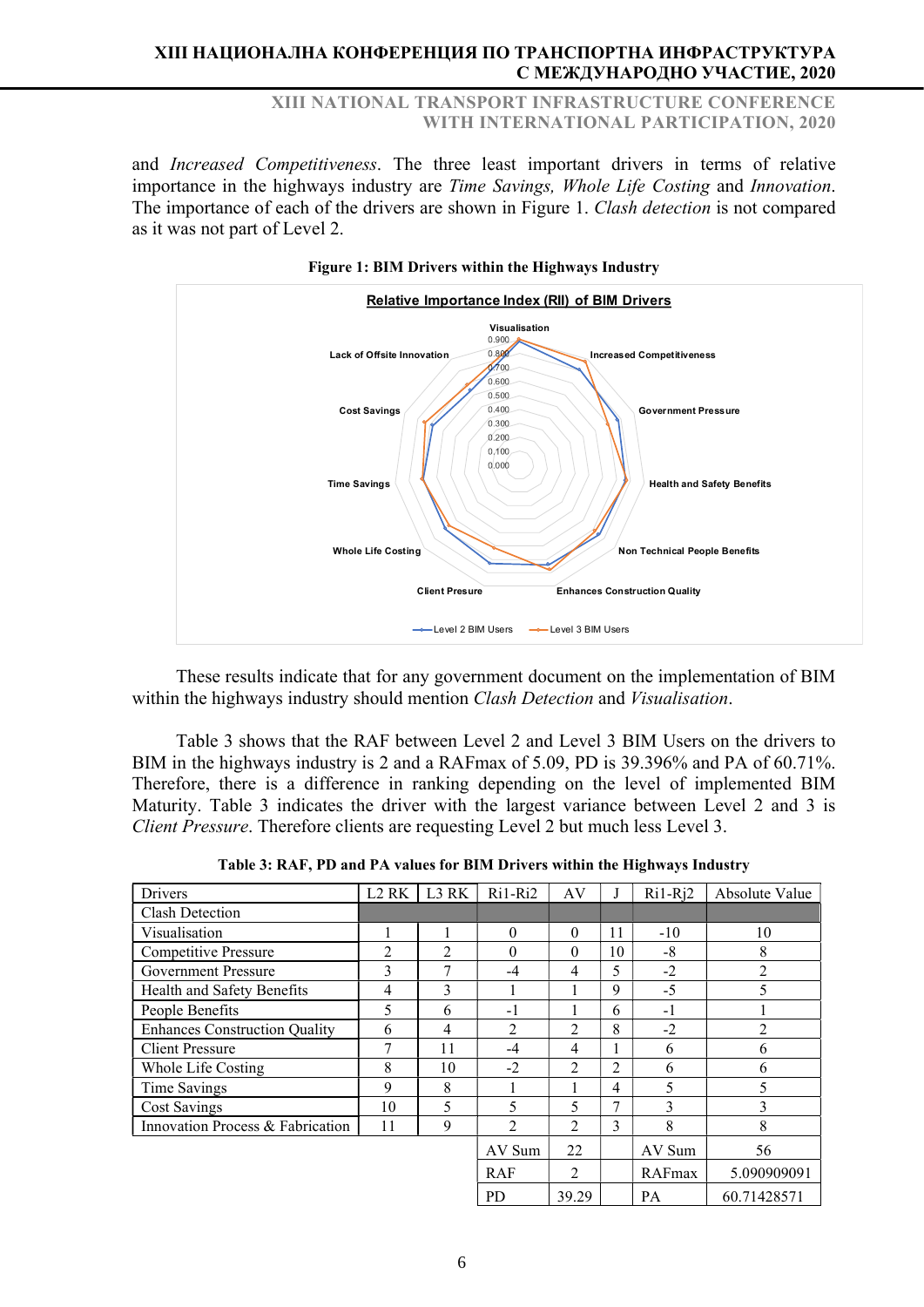## XIII NATIONAL TRANSPORT INFRASTRUCTURE CONFERENCE WITH INTERNATIONAL PARTICIPATION, 2020

### 3.2 Ranked BIM Barriers Results

BIM Barrier results were indicated in Table 4. Similar to the drivers, where an exact number of responses scored 3 (N=3) and four or more (N  $\geq$  4) then the barrier was ranked equal. Rank for Level 2, Level 3 and Combined in Table 2 (Rank  $= RK$ ).

| <b>Barriers</b>                                                                                              |                | Level 2 BIM Users |     |            |                |       | Level 3 BIM Users |                |     |            |                |            | Combined       |  |
|--------------------------------------------------------------------------------------------------------------|----------------|-------------------|-----|------------|----------------|-------|-------------------|----------------|-----|------------|----------------|------------|----------------|--|
|                                                                                                              | Mean           | $N \geq 4$        | Sum | <b>RII</b> | Rk             | Mean  | $N=3$             | $N \geq 4$     | Sum | <b>RII</b> | Rk             | <b>RII</b> | Rk             |  |
| Long Learning Curves                                                                                         | 3.407          |                   | 92  | 0.681      |                | 4.000 |                   |                | 40  | 0.800      | $\overline{2}$ | 0.733      |                |  |
| Lack of Skilled                                                                                              | 3.259          |                   | 88  | 0.652      | $\overline{2}$ | 4.100 |                   |                | 41  | 0.820      | 1              | 0.717      | $\overline{2}$ |  |
| Personnel                                                                                                    |                |                   |     |            |                |       |                   |                |     |            |                |            |                |  |
| Legal Issues                                                                                                 | 3.185          |                   | 86  | 0.637      | 3              | 2.800 |                   | 1              | 28  | 0.560      | 9*             | 0.633      | $\overline{3}$ |  |
| Only Used in Large                                                                                           | 2.926          |                   | 79  | 0.585      | 4              | 3.300 | 3                 | 5              | 33  | 0.660      | $4^{\wedge}$   | 0.622      | 5              |  |
| <b>Consultancy Firms</b>                                                                                     |                |                   |     |            |                |       |                   |                |     |            |                |            |                |  |
| Costs                                                                                                        | 2.778          | 9                 | 75  | 0.556      | $5*$           | 2.800 |                   | $\overline{2}$ | 28  | 0.560      | $8*$           | 0.572      | 9              |  |
| Doubts over Return                                                                                           | 2.778          | 8                 | 75  | 0.556      | $6*$           | 3.700 |                   |                | 37  | 0.740      | 3              | 0.622      | $\overline{4}$ |  |
| On Investment (ROI)                                                                                          |                |                   |     |            |                |       |                   |                |     |            |                |            |                |  |
| Competing Initiatives                                                                                        | 2.741          |                   | 74  | 0.548      | 7              | 2.700 |                   |                | 27  | 0.540      | 10             | 0.561      | 10             |  |
| Software                                                                                                     | 2.704          |                   | 73  | 0.541      | 8              | 3.300 | $\overline{2}$    | 5              | 33  | 0.660      | $7^{\wedge}$   | 0.589      | 6              |  |
| Interoperability                                                                                             |                |                   |     |            |                |       |                   |                |     |            |                |            |                |  |
| <b>Issues</b>                                                                                                |                |                   |     |            |                |       |                   |                |     |            |                |            |                |  |
| Resistance to Change                                                                                         | 2.667          |                   | 72  | 0.533      | 9              | 3.300 | 3                 | 5              | 33  | 0.660      | $4^{\wedge}$   | 0.583      | 7              |  |
| Lack of Client                                                                                               | 2.593          |                   | 70  | 0.519      | 10             | 3.300 | 3                 | 5              | 33  | 0.660      | $4^{\wedge}$   | 0.572      | 8              |  |
| Demand                                                                                                       |                |                   |     |            |                |       |                   |                |     |            |                |            |                |  |
| Unsuitable for Current                                                                                       | 2.037          |                   | 55  | 0.407      | 11             | 2.300 |                   |                | 23  | 0.460      | 11             | 0.433      | 11             |  |
| Projects                                                                                                     |                |                   |     |            |                |       |                   |                |     |            |                |            |                |  |
| Impact on work                                                                                               | 1.704          |                   | 46  | 0.341      | 12             | 1.800 |                   |                | 18  | 0.360      | 12             | 0.356      | 12             |  |
| place culture                                                                                                |                |                   |     |            |                |       |                   |                |     |            |                |            |                |  |
| 32.778<br>37.40<br>Total                                                                                     |                |                   |     |            |                |       |                   |                |     |            |                |            |                |  |
| <b>Total Mean Score</b>                                                                                      | 2.731<br>3.117 |                   |     |            |                |       |                   |                |     |            |                |            |                |  |
| * = Ranked after $\geq$ 4 Analysis $\wedge$ = Joint ranking after = 3 Analysis # = Ranked after = 3 Analysis |                |                   |     |            |                |       |                   |                |     |            |                |            |                |  |

|  |  |  |  | Table 4: Ranked BIM Barriers within the Highways Industry |
|--|--|--|--|-----------------------------------------------------------|
|  |  |  |  |                                                           |

It can be seen from Table 4 that there is a substantial bigger weighting to the barriers to Level 3 than those for Level 2. Level 2 BIM Users (Mean 2.731), differed from Level 3 BIM users (mean 3.117). This suggests that the advancement to BIM Level 3 will be more difficult as the barriers are greater and the demand for Level 3 BIM Users from clients in joint fourth, up from eighth position for Level 2.

 The top three barriers overall and for Level 2 BIM Users are; Long Learning Curves, Lack of Skilled Personnel and Legal Issues. Whereas, the top three barriers for those who are working to Level 3 BIM in the highways sector are; Long Learning Curves, Lack of Skilled Personnel and Doubt over Return on Investment (ROI). This indicates that the balance of costs against benefits for Level 3 has yet to come across strongly in industry.

This study found that the three least important barriers for those who are working to Level 2 BIM are; Lack of Client Demand, Unsuitable for Current Projects and Negative effect on workplace culture. Lessons from these results are that Clients are demanding at least Level 2 BIM currently and that there are options on all types of projects for its use. On the other hand, for those who have implemented Level 3 BIM and overall, the three least important barriers are; Other competing initiatives are more important, Unsuitable for Current Projects and Negative effect on workplace culture. Again these results emphasise that Government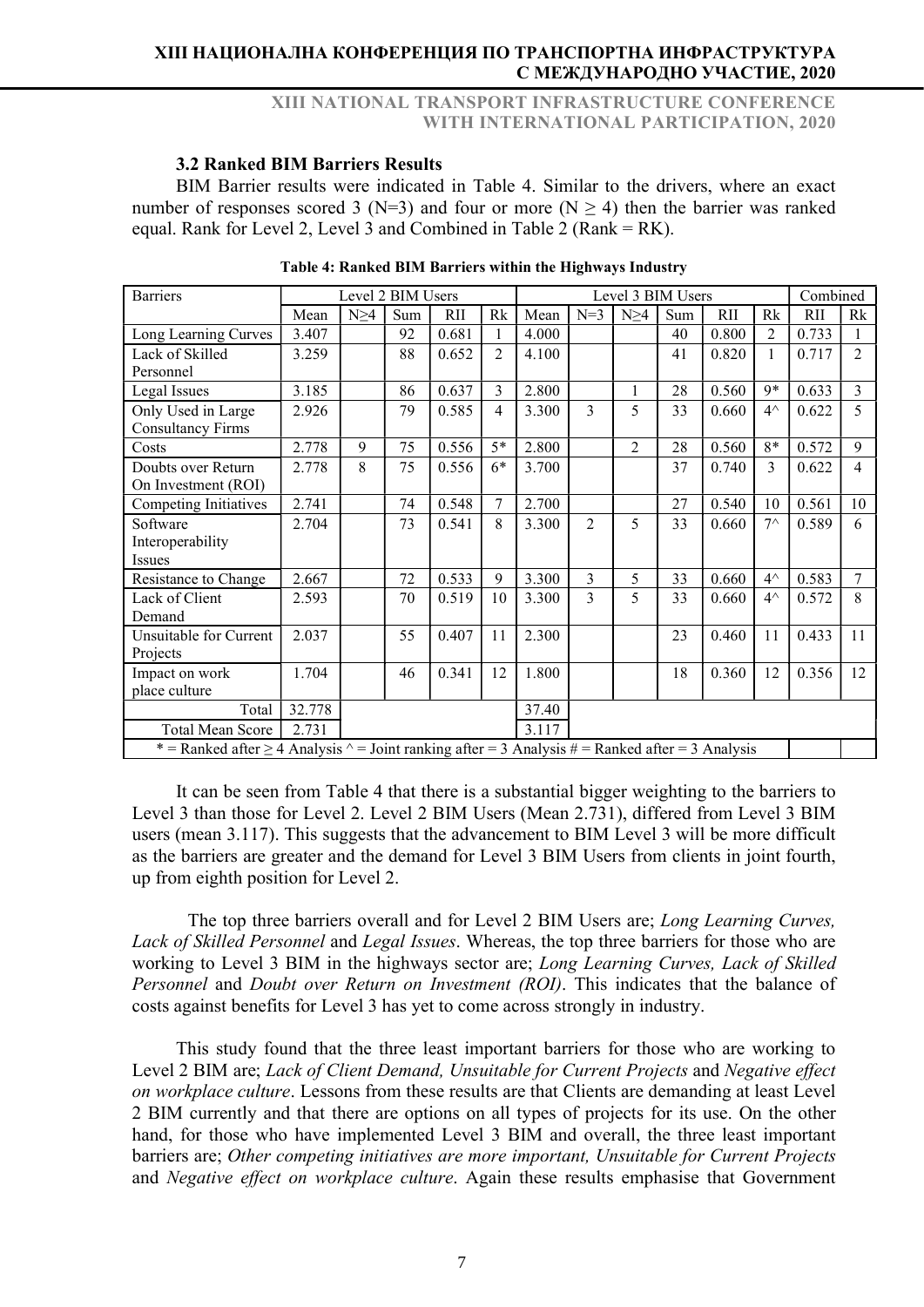XIII NATIONAL TRANSPORT INFRASTRUCTURE CONFERENCE WITH INTERNATIONAL PARTICIPATION, 2020

demands through other competing initiatives and a mid 2020's target reduce the need to progress with Level 3 BIM. Figure 2 demonstrates the barrier results graphically.



#### Figure 2: BIM Barriers within the Highways Industry

Table 5 indicates that the RAF between Level 2 and Level 3 Users on the barriers to BIM in the highways industry is 2 and a RAFmax of 4.5, producing a PD of 53.70% and a PA of 46.30%.

| Barrier                                | L <sub>2</sub> R <sub>K</sub> | L3 RK          | $Ri1 - Ri2$   | AV           | J  | $Ri1 - Rj2$    | AV             |
|----------------------------------------|-------------------------------|----------------|---------------|--------------|----|----------------|----------------|
| Long Learning Curves                   |                               | $\overline{2}$ | $-1$          | 1            | 12 | $-11$          | 11             |
| Lack of Skilled Personnel              | $\mathfrak{D}$                | 1              | 1             | 1            | 11 | -9             | 9              |
| Legal Issues                           | 3                             | 9              | -6            | 6            | 4  | $-1$           | $\mathbf{1}$   |
| Only Used in Large Consultancy Firms   | 4                             | $\overline{4}$ | $\mathbf{0}$  | $\Omega$     | 6  | $-2$           | 2              |
| Costs                                  | 5                             | 8              | $-3$          | 3            | 5  | $\theta$       | $\theta$       |
| Doubts over Return On Investment (ROI) | 6                             | 3              | $\mathcal{E}$ | $\mathbf{3}$ | 10 | $-4$           | $\overline{4}$ |
| Competing Initiatives                  | 7                             | 10             | $-3$          | 3            | 3  | 4              | 4              |
| Software Interoperability Issues       | 8                             | 7              | 1             | 1            | 8  | $\theta$       | $\theta$       |
| Resistance to Change                   | 9                             | $\overline{4}$ | 5             | 5            | 7  | $\overline{2}$ | 2              |
| Lack of Client Demand                  | 10                            | $\overline{4}$ | 6             | 6            | 9  | 1              | 1              |
| Unsuitable for Current Projects        | 11                            | 11             | $\theta$      | $\Omega$     | 2  | 9              | 9              |
| Impact on work place culture           | 12                            | 12             | $\theta$      | $\Omega$     | 1  | 11             | 11             |
|                                        |                               |                | AVSum         | 29           |    | AVSum          | 54             |
|                                        |                               |                | <b>RAF</b>    | 2.42         |    | <b>RAF MAX</b> | 4.5            |
|                                        |                               |                | <b>PD</b>     | 53.70        |    | PA             | 46.30          |

|  | Table 5: RAF, PD and PA values for BIM Barriers within the Highways Industry |  |
|--|------------------------------------------------------------------------------|--|
|  |                                                                              |  |
|  |                                                                              |  |
|  |                                                                              |  |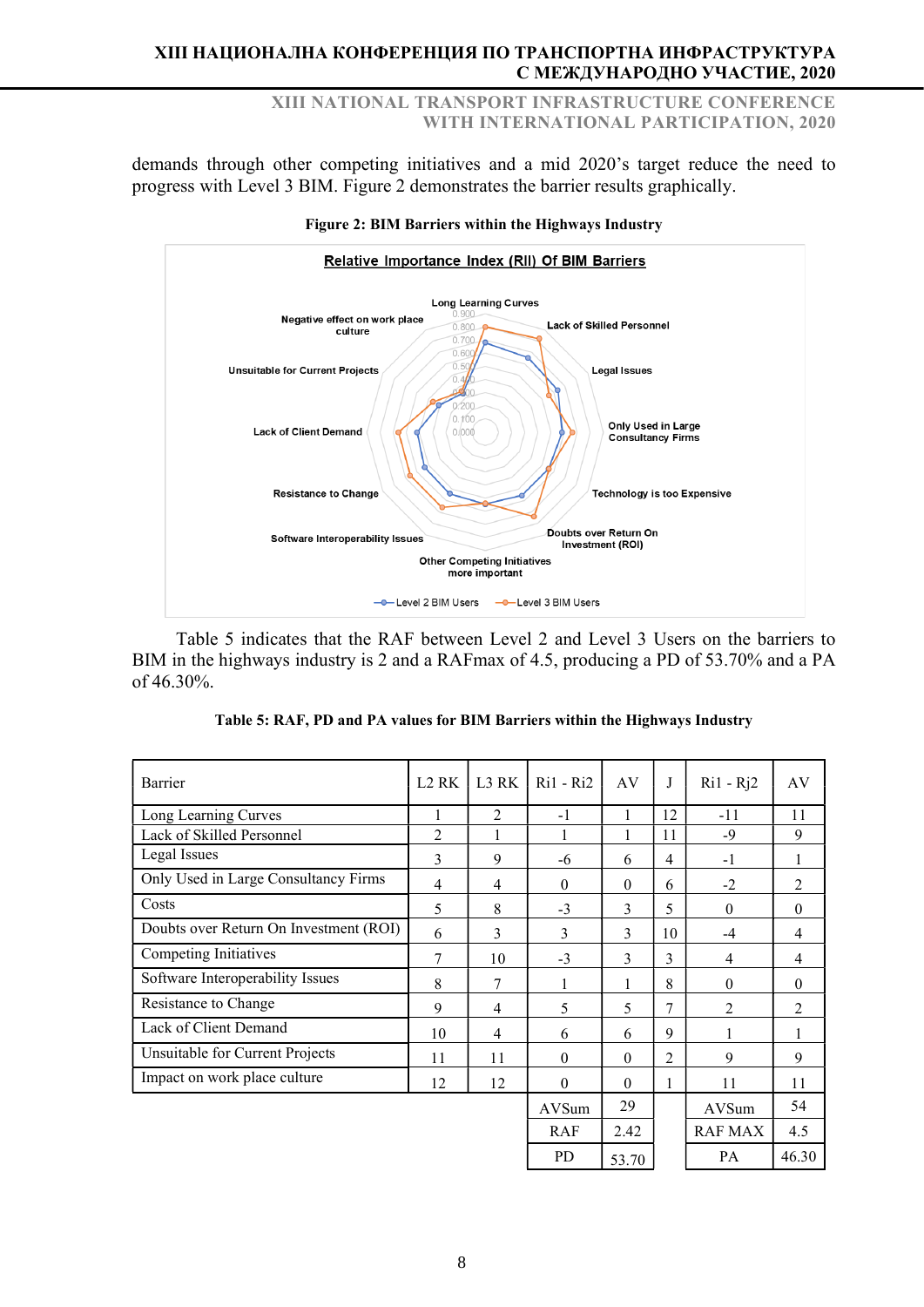## XIII NATIONAL TRANSPORT INFRASTRUCTURE CONFERENCE WITH INTERNATIONAL PARTICIPATION, 2020

Some qualitative data provided from the questionnaire responses, suggested BIM be rebranded as HIM – Highways Information Modelling. Though this was caveated with the need for the introduction of interoperable software that involves common templates for the whole industry and yet is exclusive to road/highway engineering. The future promotion of BIM as HIM would result in clarity in relation to Highways and remove the ambiguity currently linking BIM with just buildings and structures.

### 4.0 DISCUSSION AND CONCLUSIONS

A clear message from the results of the survey is the importance of a mandate to implement BIM. Eadie et al (2015) [16] showed that the impact of Government pressure to adopt BIM. Furthermore, the importance of improving education and training alongside government guidance will provide a wholistic approach. The top two barriers of this study; long learning curves and lack of skilled personnel could be overcome with this improved education and training. The difference in the ranking of the barriers to BIM for highways Level 2 and 3 proves that *Government Pressure* is really impactful in getting the benefits of BIM implemented. Eadie et al(2013)[16] show savings result throughout the project lifecycle.

If clients are not fully aware of the benefits of BIM, then they are less likely to adopt it on a scheme. As clients specify the Employer's Information Requirements (EIR) adoption of BIM throughout the construction industry, not just in the highways sector, needs to have intelligent clients well trained in what can be achieved through BIM. Production of Employer's Information Requirements for other countries based on this previous success must be a priority. Currently clients are only meeting the public sector requirement for Level 2. Further work from a government standpoint is required if Level 3 is to be achieved. Therefore, within the infrastructure and highways industry, it is important that the promotion of BIM showcases the potential drivers that include; increased competitiveness within the industry, enhanced *visualisation* of projects and the *health and safety benefits* throughout the construction life cycle. When referring to building information modelling, it is a common misperception that the process can only be applied to buildings, structures or mechanical and electrical aspects of a building. However, if no such distinction is made in the government guidance, savings will also be incurred within infrastructure and highways projects.

The rebranding suggested by the qualitative data within the questionnaire, which suggested BIM be rebranded as HIM – Highways Information Modelling through the introduction of interoperable software that involves common templates for the whole industry and is exclusive to road/highway engineering. The future promotion of Building Information Modelling as Highway Information Modelling would lose the ambiguity which currently associates BIM with just buildings and structures and creates a more specific and feasible approach to highway industry.

In conclusion this paper has analysed the drivers and barriers to BIM for the UK highways sector and suggests ways of overcoming the barriers to BIM through two key areas; training and continued government pressure. The success of government pressure in the past can be used as a template for other countries implementation of BIM.

#### **REFERENCES**

[1] Borrmann,A., Forster, C., Liebich, T., König, M., and Tulke, J (2020), Germany's Governmental BIM Initiative – The BIM4INFRA2020 Project Implementing the BIM